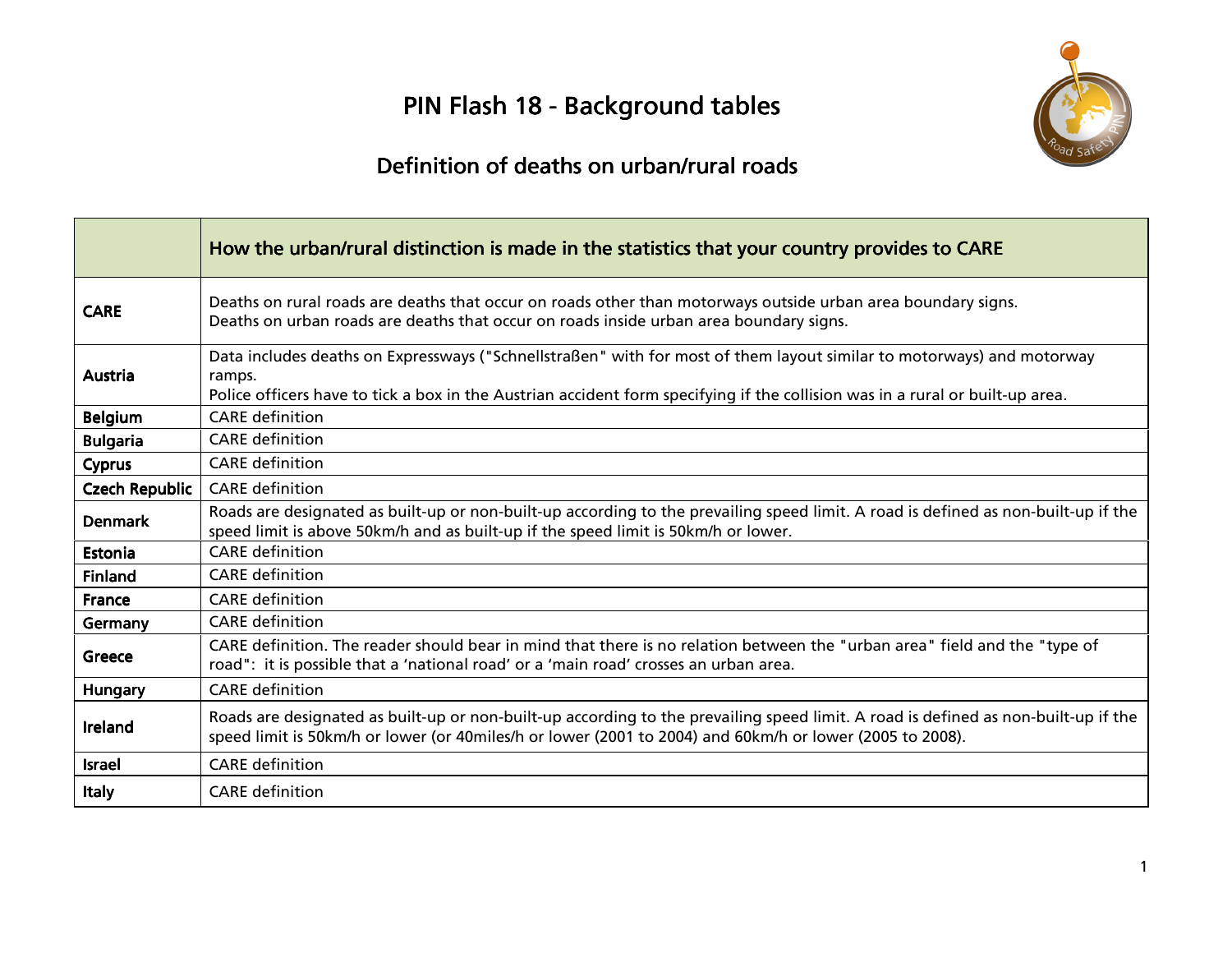| Latvia             | Transformation rules are applied to distinguish between a death on urban roads and death on rural roads                                                                                                                                                                                                                                                                                           |
|--------------------|---------------------------------------------------------------------------------------------------------------------------------------------------------------------------------------------------------------------------------------------------------------------------------------------------------------------------------------------------------------------------------------------------|
| Lithuania          | Not communicated                                                                                                                                                                                                                                                                                                                                                                                  |
| Luxembourg         | <b>CARE</b> definition                                                                                                                                                                                                                                                                                                                                                                            |
| <b>Malta</b>       | Did not respond to the questionnaire                                                                                                                                                                                                                                                                                                                                                              |
| <b>Netherlands</b> | <b>CARE</b> definition                                                                                                                                                                                                                                                                                                                                                                            |
| <b>Norway</b>      | Did not respond to the questionnaire                                                                                                                                                                                                                                                                                                                                                              |
| Poland             | National definition: Area outside urban area boundary signs including motorways. But data sent to ETSC exclude motorways.                                                                                                                                                                                                                                                                         |
| Portugal           | National definition: Area outside urban area boundary signs including motorways. But data sent to ETSC exclude motorways.                                                                                                                                                                                                                                                                         |
| Romania            | Not communicated                                                                                                                                                                                                                                                                                                                                                                                  |
| Slovakia           | Not communicated                                                                                                                                                                                                                                                                                                                                                                                  |
| Slovenia           | Not communicated                                                                                                                                                                                                                                                                                                                                                                                  |
| <b>Spain</b>       | <b>CARE</b> definition                                                                                                                                                                                                                                                                                                                                                                            |
| Sweden             | Slightly different numbers than CARE. Statistics from STRADA: inside and outside urban area boundary signs (excluding<br>motorways) according to the classification by the Police.                                                                                                                                                                                                                |
| Switzerland        | <b>CARE</b> definition                                                                                                                                                                                                                                                                                                                                                                            |
| <b>UK</b>          | In the UK, the distinction is based on the boundaries of urban areas defined for planning purposes and their numbers of<br>inhabitants, but in road safety work, roads are designated as built-up or non-built-up according to the prevailing speed limit. A<br>road is defined as non-built-up if the speed limit is above 40 miles/h, or as built-up if the speed limit is 40 miles/h or lower. |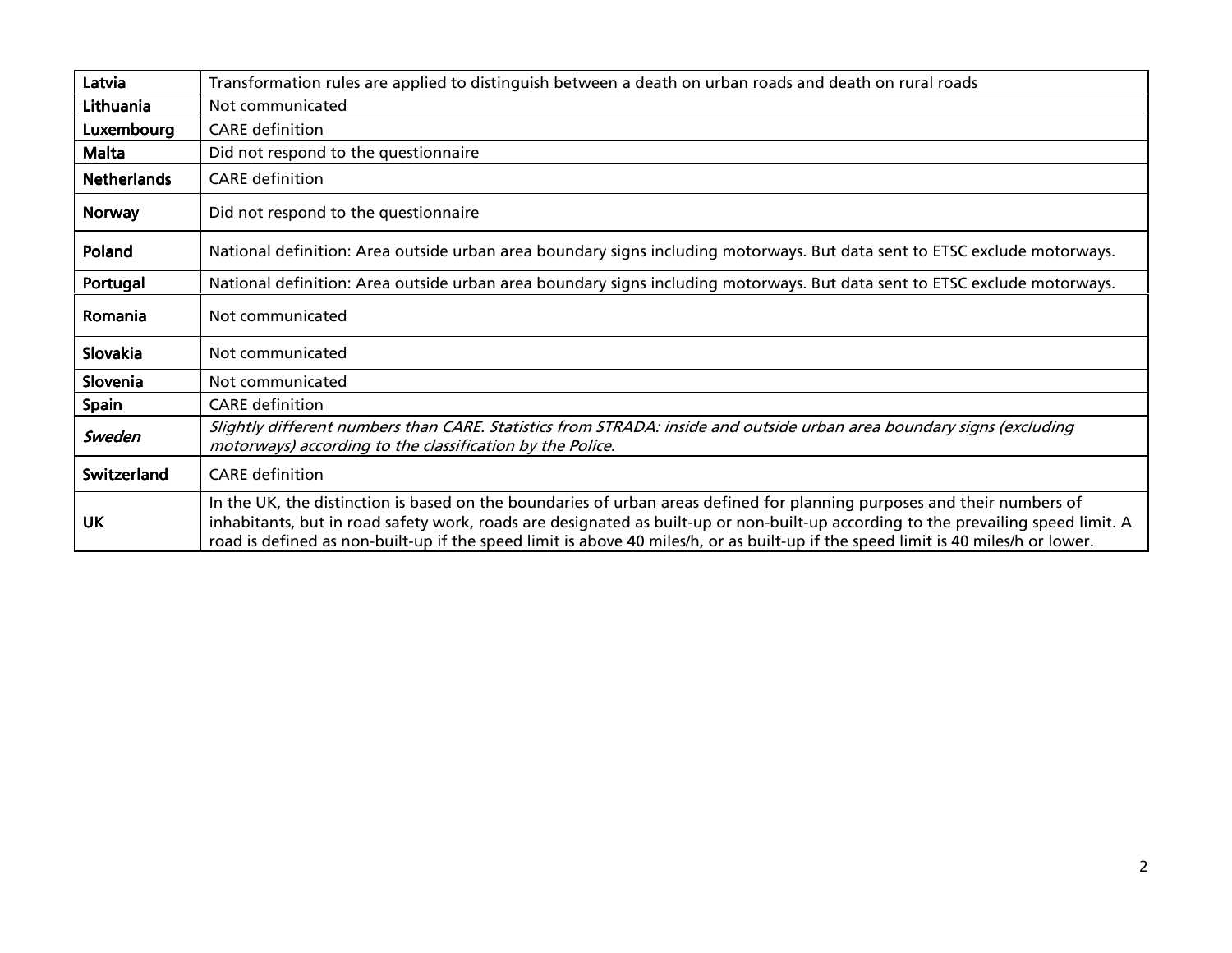| Country     | 2001   | 2002   | 2003  | 2004   | 2005  | 2006   | 2007   | 2008   | 2009   | Average<br>annual %<br>change |
|-------------|--------|--------|-------|--------|-------|--------|--------|--------|--------|-------------------------------|
| LU*         | 46     | 30     | 31    | 26     | 30    | 26     | 23     | 20     | n/a    | $-11.7%$                      |
| PT          | 839    | 863    | 760   | 621    | 612   | 437    | 457    | 372    | 365    | $-10%$                        |
| <b>FR</b>   | 5,397  | 5,078  | 3,952 | 3,685  | 3,331 | 3,071  | 2,988  | 2,807  | 2,796  | $-9.3%$                       |
| LV          | 405    | 408    | 372   | 375    | 318   | 259    | 254    | 219    | 187    | $-7.9%$                       |
| BE*         | 841    | 782    | 650   | 640    | 617   | 600    | 591    | 474    | n/a    | $-7.2%$                       |
| IL          | 334    | 297    | 249   | 270    | 248   | 214    | 227    | 232    | 169    | $-7.1%$                       |
| <b>DE</b>   | 4,481  | 4,301  | 4,156 | 3,664  | 3,228 | 3,062  | 3,012  | 2,721  | 2,452  | $-7.0%$                       |
| ES          | 3,395  | 3,327  | 3,418 | 2,920  | 2,802 | 2,599  | 2,471  | 1,979  | 1,670  | $-6.6%$                       |
| <b>NL</b>   | 501    | 496    | 510   | 408    | 370   | 336    | 341    | 328    | 318    | $-6%$                         |
| IE          | 303    | 268    | 237   | 261    | 289   | 256    | 237    | 200    | 158    | $-5.6%$                       |
| <b>CY</b>   | 38     | 34     | 46    | 33     | 33    | 24     | 25     | 25     | 30     | $-4.9%$                       |
| EL*         | 964    | 847    | 831   | 788    | 789   | 736    | 748    | 689    | n/a    | $-4.9%$                       |
| <b>AT</b>   | 586    | 565    | 602   | 528    | 477   | 456    | 444    | 419    | 399    | $-4.5%$                       |
| F1          | 309    | 294    | 271   | 276    | 268   | 226    | 285    | 227    | 191    | $-4.4%$                       |
| <b>CH</b>   | 269    | 273    | 317   | 268    | 247   | 215    | 196    | 195    | 178    | $-4.1%$                       |
| <b>SE</b>   | 362    | 374    | 359   | 306    | 304   | 303    | 313    | 271    | 258    | $-3.7%$                       |
| <b>DK</b>   | 270    | 289    | 286   | 220    | 200   | 188    | 252    | 245    | 187    | $-3.6%$                       |
| SI          | 162    | 166    | 148   | 170    | 150   | 142    | 169    | 132    | 87     | $-3.4%$                       |
| <b>UK</b>   | 1,952  | 1,934  | 2,004 | 1,855  | 1,831 | 1,787  | 1,697  | 1,401  | 1,336  | $-3.4%$                       |
| $IT*$       | 2,972  | 3,096  | 3,106 | 2,878  | 2,653 | 2,585  | 2,336  | 2,203  | n/a    | $-3.3%$                       |
| EE          | 137    | 159    | 124   | 128    | 132   | 162    | 140    | 93     | 78     | $-3.2%$                       |
| CZ          | 765    | 807    | 843   | 799    | 738   | 599    | 731    | 602    | 572    | $-2.5%$                       |
| HU          | 663    | 851    | 790   | 760    | 729   | 740    | 666    | 523    | 483    | $-1.1%$                       |
| <b>PL</b>   | 2,949  | 3,025  | 2,953 | 2,922  | 2,917 | 2,839  | 2,981  | 2,903  | 2,358  | $-1%$                         |
| <b>BG</b>   | 481    | 483    | 498   | 512    | 512   | 647    | 495    | 580    | 544    | 2.2%                          |
| <b>RO</b>   | 603    | 634    | 711   | 729    | 714   | 903    | 979    | 1,121  | 1,015  | 7.7%                          |
| <b>SK**</b> | n/a    | n/a    | n/a   | n/a    | 308   | 308    | 307    | 266    | 167    | $-9.2%$                       |
| LT.         | n/a    | n/a    | n/a   | n/a    | n/a   | 507    | 481    | 322    | 260    | $-19.1%$                      |
| <b>MT</b>   | n/a    | n/a    | n/a   | n/a    | n/a   | n/a    | n/a    | n/a    | n/a    | n/a                           |
| <b>NO</b>   | n/a    | n/a    | n/a   | n/a    | n/a   | n/a    | n/a    | n/a    | n/a    | n/a                           |
| <b>PIN</b>  | 30.024 | 29.681 | 28224 | 26.042 | 24539 | 23 412 | 23.058 | 20.981 | 19 217 | $-4.9%$                       |

| <b>PIN</b>          | 30.024 | 29.681 | 28,224 | 26.042 | 24,539 | 23,412 | 23,058 | 20,981 | 19,217 | $-4.9%$ |
|---------------------|--------|--------|--------|--------|--------|--------|--------|--------|--------|---------|
| $EU27^{(1)}$        | 29,421 | 29.111 | 27,658 | 25,504 | 24,044 | 22.983 | 22,635 | 20,554 | 18,870 | $-4.9%$ |
| <b>EU15</b>         | 23,218 | 22.544 | 21,173 | 19,076 | 17,801 | 16,668 | 16,195 | 14,356 | 13,516 | $-6.3%$ |
| EU10 <sup>(1)</sup> | 5,119  | 5,450  | 5,276  | 5,187  | 5,017  | 4,765  | 4,966  | 4,497  | 3,795  | $-1.8%$ |
| EU2 <sup>(2)</sup>  | .084   | 1,117  | ,209   | ,241   | 1,226  | 1,550  | 1,474  | 1.701  | 1,559  | 5.5%    |

### Fig.1: Average annual percentage change in deaths outside urban areas on roads other than motorways over the period 2001-2009.

Source: CARE and national data provided by PIN Panellists

\*BE, EL, IT, LU (2001-2008). \*\*SK: only deaths occurring within 24h after the collisions are collected

LI and SK are excluded from Fig. 1.

<sup>(1)</sup> Excluding Slovakia, Malta and Lithuania. <sup>(2)</sup> Romania and Bulgaria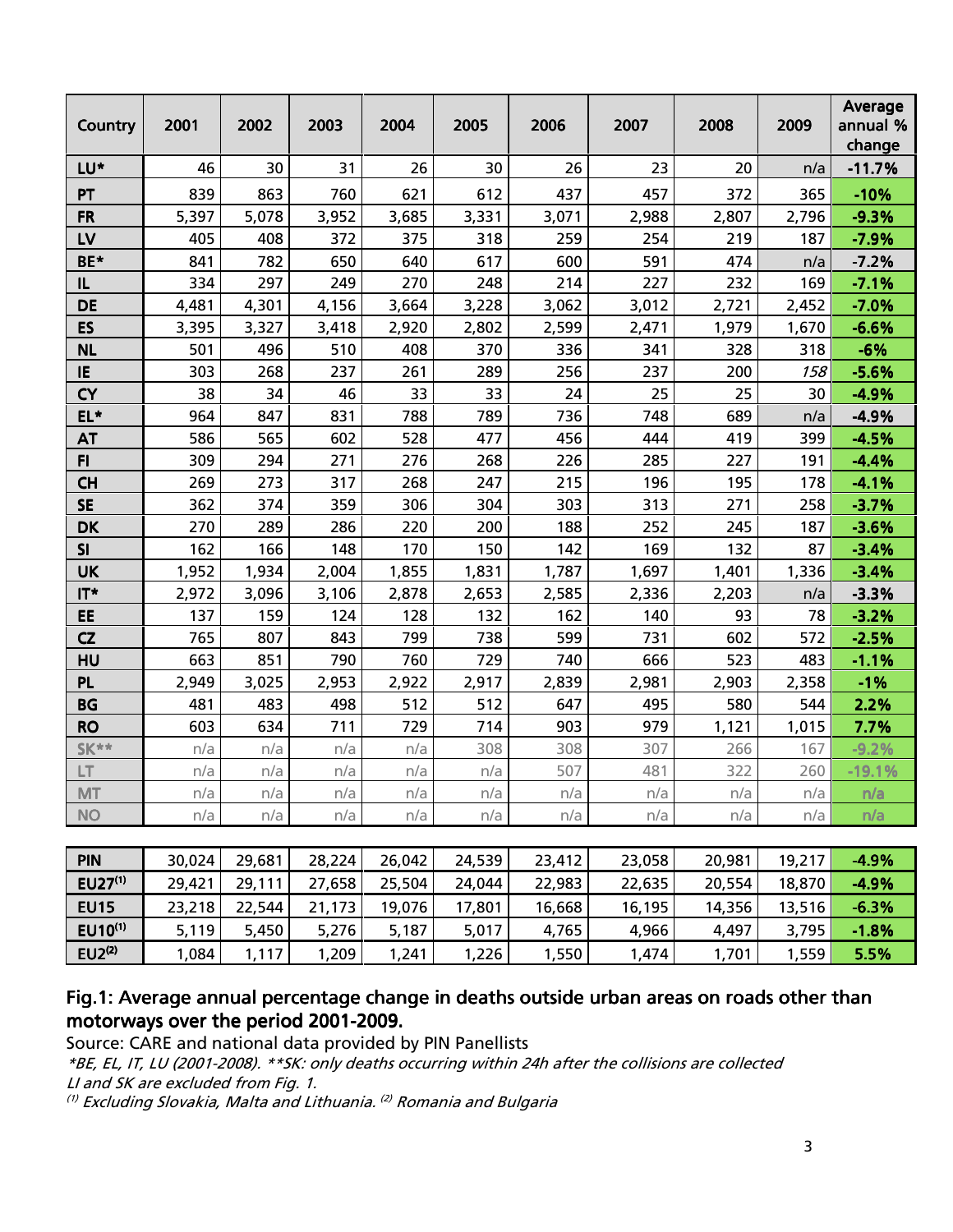| <b>Country</b> | 2001  | 2002  | 2003  | 2004  | 2005  | 2006  | 2007  | 2008  | 2009  | Average<br>annual %<br>change |
|----------------|-------|-------|-------|-------|-------|-------|-------|-------|-------|-------------------------------|
| BE*            | 453   | 353   | 350   | 295   | 255   | 265   | 275   | 274   | n/a   | $-9.2%$                       |
| EE             | 64    | 64    | 40    | 43    | 38    | 42    | 56    | 38    | 22    | $-9.0%$                       |
| LU*            | 17    | 20    | 16    | 17    | 13    | 8     | 9     | 9     | n/a   | $-8.9%$                       |
| <b>FR</b>      | 2,277 | 2,056 | 1,667 | 1,534 | 1,664 | 1,346 | 1,359 | 1,235 | 1,252 | $-8.4%$                       |
| PT             | 720   | 699   | 659   | 556   | 537   | 448   | 389   | 417   | 386   | $-8.0%$                       |
| <b>SE</b>      | 162   | 132   | 134   | 125   | 110   | 106   | 127   | 99    | 89    | $-7.0%$                       |
| IT*            | 3,351 | 3,083 | 2,746 | 2,596 | 2,588 | 2,494 | 2,269 | 2,076 | n/a   | $-6.5%$                       |
| <b>CH</b>      | 204   | 164   | 171   | 191   | 137   | 124   | 141   | 135   | 137   | $-6.2%$                       |
| ES             | 974   | 912   | 919   | 900   | 790   | 737   | 741   | 634   | 584   | $-5.4%$                       |
| LV             | 153   | 151   | 160   | 141   | 124   | 148   | 165   | 97    | 67    | $-5.0%$                       |
| <b>NL</b>      | 335   | 348   | 346   | 252   | 254   | 283   | 270   | 243   | 227   | $-4.5%$                       |
| <b>DE</b>      | 1,726 | 1,684 | 1,646 | 1,484 | 1,471 | 1,384 | 1,335 | 1,261 | 1,225 | $-4.2%$                       |
| HU             | 544   | 524   | 478   | 476   | 502   | 508   | 505   | 419   | 301   | $-4.0%$                       |
| F1             | 113   | 105   | 101   | 82    | 101   | 93    | 81    | 108   | 76    | $-3.9%$                       |
| <b>UK</b>      | 1,448 | 1,421 | 1,439 | 1,349 | 1,302 | 1,326 | 1,178 | 1,087 | 1,000 | $-3.5%$                       |
| CZ             | 525   | 570   | 556   | 525   | 503   | 427   | 442   | 444   | 329   | $-3.4%$                       |
| <b>BG</b>      | 482   | 438   | 435   | 386   | 417   | 373   | 475   | 443   | 321   | $-3.3%$                       |
| IE*            | 104   | 103   | 89    | 107   | 104   | 98    | 91    | 77    | 79    | $-2.7%$                       |
| SI             | 91    | 81    | 73    | 83    | 81    | 92    | 94    | 73    | 64    | $-2.6%$                       |
| IL             | 192   | 207   | 191   | 190   | 180   | 188   | 164   | 163   | 133   | $-2.6%$                       |
| <b>DK</b>      | 125   | 126   | 114   | 120   | 95    | 100   | 129   | 129   | 91    | $-2.2%$                       |
| EL*            | 830   | 718   | 716   | 766   | 758   | 774   | 724   | 744   | n/a   | $-2.1%$                       |
| <b>AT</b>      | 216   | 265   | 223   | 232   | 202   | 200   | 173   | 189   | 173   | $-2.0%$                       |
| <b>NO</b>      | 37    | 41    | 39    | 33    | 37    | 31    | 25    | 43    | 30    | $-1.9%$                       |
| <b>RO</b>      | 1,841 | 1,767 | 1,506 | 1,697 | 1,895 | 1,638 | 1,780 | 1,919 | 1,756 | $-0.7%$                       |
| <b>PL</b>      | 2,528 | 2,761 | 2,653 | 2,755 | 2,495 | 2,349 | 2,549 | 2,499 | 2,171 | $-0.6%$                       |
| <b>CY</b>      | 48    | 39    | 40    | 74    | 54    | 52    | 52    | 49    | 34    | $-0.3%$                       |
| $SK**$         |       |       |       |       | 277   | 291   | 261   | 243   | 136   | $-10.4%$                      |
| <b>MT</b>      |       |       |       |       | 17    | 11    | 12    | 9     |       | $-19.5%$                      |
| LT             |       |       |       |       |       | 209   | 208   | 152   | 89    | $-20.4%$                      |
|                |       |       |       |       |       |       |       |       |       |                               |

| <b>PIN</b>         | 19,560 | 18,832 | 17.507 | 17,009 | 16,707 | 15,634 | 15,598 | 14,904 | 13,650 | $-4.1%$ |
|--------------------|--------|--------|--------|--------|--------|--------|--------|--------|--------|---------|
| $EU27^{(1)}$       | 19,127 | 18,420 | 17.106 | 16,595 | 16,353 | 15,291 | 15,268 | 14,563 | 13,350 | $-4.1%$ |
| <b>EU15</b>        | 12.851 | 12.025 | .165   | 10,415 | 10,244 | 9,662  | 9,150  | 8,582  | 8,285  | $-5.6%$ |
| $EU10^{(1)}$       | 3,953  | 4,190  | 4,000  | 4,097  | 3,797  | 3,618  | 3,863  | 3,619  | 2,988  | $-1.6%$ |
| EU2 <sup>(2)</sup> | 2,323  | 2,205  | ,941   | 2,083  | 2,312  | 2,011  | 2,255  | 2,362  | 2,077  | $-1.2%$ |

Fig. 2: Average annual percentage change in deaths inside urban areas over the period 2001-2009. Source: CARE and national data provided by PIN Panellists

\*BE, EL, IT, LU (2001-2008). \*\*SK: only deaths occurring within 24h after the collisions are collected. LI and SK are excluded from Fig. 2  $^{\text{\tiny{(1)}}}$  Excluding Slovakia, Malta and Lithuania.  $^{\text{\tiny{(2)}}}$  Romania and Bulgaria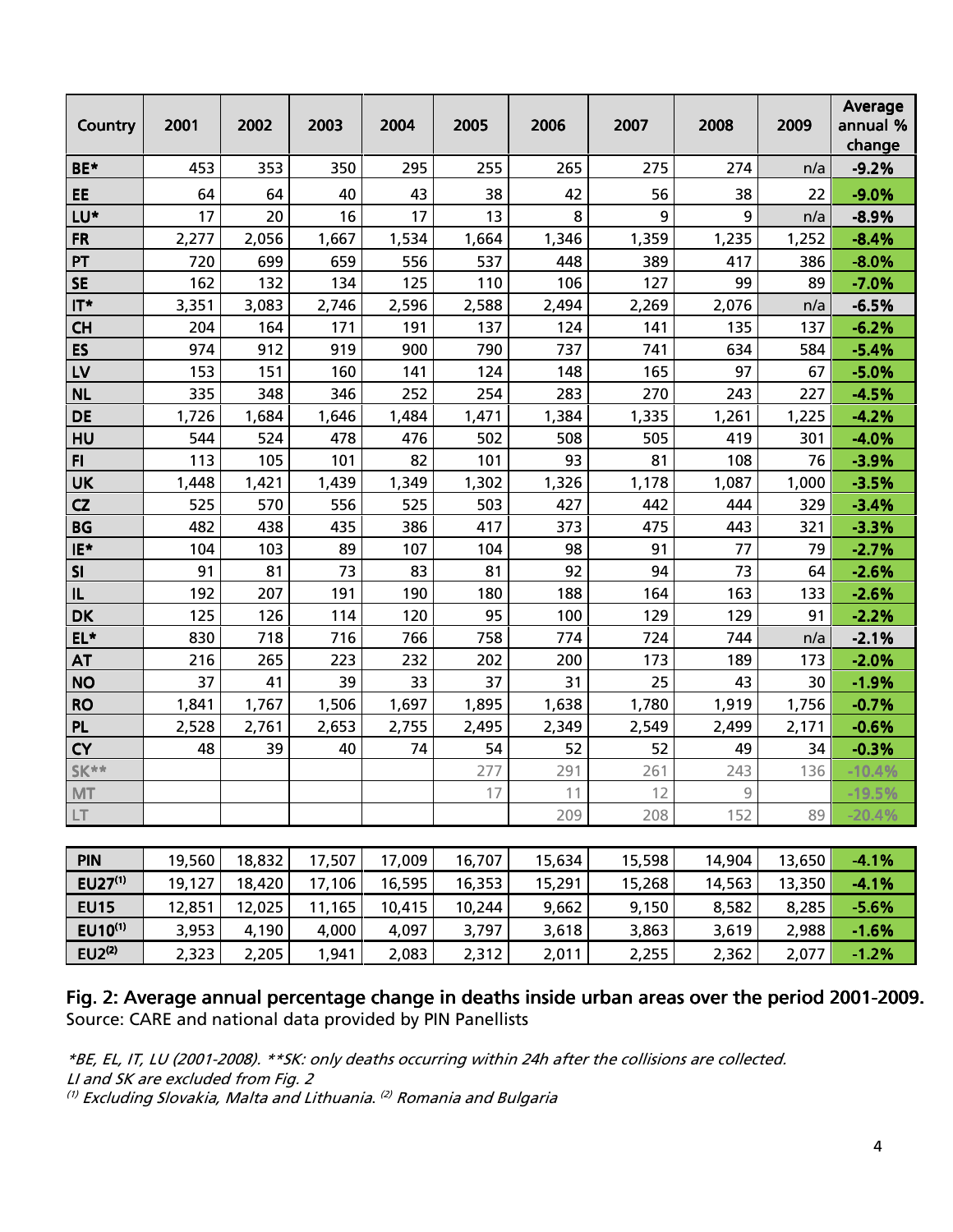|                        |           | <b>Rural roads</b>         | <b>Urban roads</b>         |                   |
|------------------------|-----------|----------------------------|----------------------------|-------------------|
| <b>Country</b>         | Code      | Average annual<br>% change | Average annual<br>% change | <b>Difference</b> |
| <b>Cyprus</b>          | <b>CY</b> | $-4.95%$                   | $-0.26%$                   | $-4.7%$           |
| <b>Israel</b>          | IL        | $-7.12%$                   | $-2.59%$                   | $-4.5%$           |
| Latvia                 | LV        | $-7.94%$                   | $-5.03%$                   | $-2.9%$           |
| Ireland                | IE        | $-5.60%$                   | $-2.73%$                   | $-2.9%$           |
| Luxembourg             | LU*       | $-11.74%$                  | $-8.91%$                   | $-2.8%$           |
| <b>Greece</b>          | EL*       | $-4.91%$                   | $-2.11%$                   | $-2.8%$           |
| Germany                | <b>DE</b> | $-6.96%$                   | $-4.22%$                   | $-2.7%$           |
| <b>Austria</b>         | <b>AT</b> | $-4.53%$                   | $-2.04%$                   | $-2.5%$           |
| Portugal               | PT        | $-10.04%$                  | $-8.01%$                   | $-2%$             |
| <b>The Netherlands</b> | <b>NL</b> | $-6.04%$                   | $-4.48%$                   | $-1.6%$           |
| <b>Denmark</b>         | <b>DK</b> | $-3.60%$                   | $-2.25%$                   | $-1.3%$           |
| <b>Spain</b>           | ES        | $-6.60%$                   | $-5.43%$                   | $-1.2%$           |
| <b>France</b>          | <b>FR</b> | $-9.32%$                   | $-8.43%$                   | $-0.9%$           |
| Slovenia               | SI        | $-3.44%$                   | $-2.62%$                   | $-0.8%$           |
| <b>Finland</b>         | F1        | $-4.45%$                   | $-3.93%$                   | $-0.5%$           |
| Poland                 | PL        | $-1.01%$                   | $-0.60%$                   | $-0.4%$           |
| <b>UK</b>              | <b>UK</b> | $-3.37%$                   | $-3.52%$                   | 0.1%              |
| <b>Czech Republic</b>  | CZ        | $-2.55%$                   | $-3.35%$                   | 0.8%              |
| <b>Belgium</b>         | BE*       | $-7.20%$                   | $-9.22%$                   | 2.0%              |
| <b>Switzerland</b>     | <b>CH</b> | $-4.12%$                   | $-6.24%$                   | 2.1%              |
| <b>Hungary</b>         | HU        | $-1.09%$                   | $-4.02%$                   | 2.9%              |
| <b>Italy</b>           | $IT^*$    | $-3.27%$                   | $-6.53%$                   | 3.3%              |
| <b>Sweden</b>          | <b>SE</b> | $-3.70%$                   | $-6.97%$                   | 3.3%              |
| <b>Bulgaria</b>        | <b>BG</b> | 2.21%                      | $-3.26%$                   | 5.5%              |
| Estonia                | EE        | $-3.21%$                   | $-9.03%$                   | 5.8%              |
| Romania                | <b>RO</b> | 7.66%                      | $-0.71%$                   | 8.4%              |

| <b>PIN</b>      | $-4.91\%$ | $-4.73\%$ | $-0.18%$ |
|-----------------|-----------|-----------|----------|
| $EU27^{(1)}$    | 4.9%      | $-4.75%$  | 0.15%    |
| <b>EU15</b>     | $-5.45\%$ | $-6.63%$  | 0.28%    |
| <b>EU10(1)</b>  | $-1.83\%$ | $-1.66\%$ | 0.17%    |
| EU <sub>2</sub> | $5.46\%$  | $-1.19\%$ | 6.64%    |

Fig. 3: Difference between the average annual percentage reduction in the number of deaths on rural roads and the corresponding reduction in number of deaths on urban roads **over the period 2001-2009.** \*BE, EL, IT, LU (2001-2008)<sup>(1)</sup> Excluding Slovakia, Malta and Lithuania

Note: Fig. 3 presents for each country the difference between progress on rural roads and on urban roads, regardless of the absolute levels of progress. Fig. 3 should therefore be read in conjunction with Fig. 1 and Fig. 2, and not in isolation.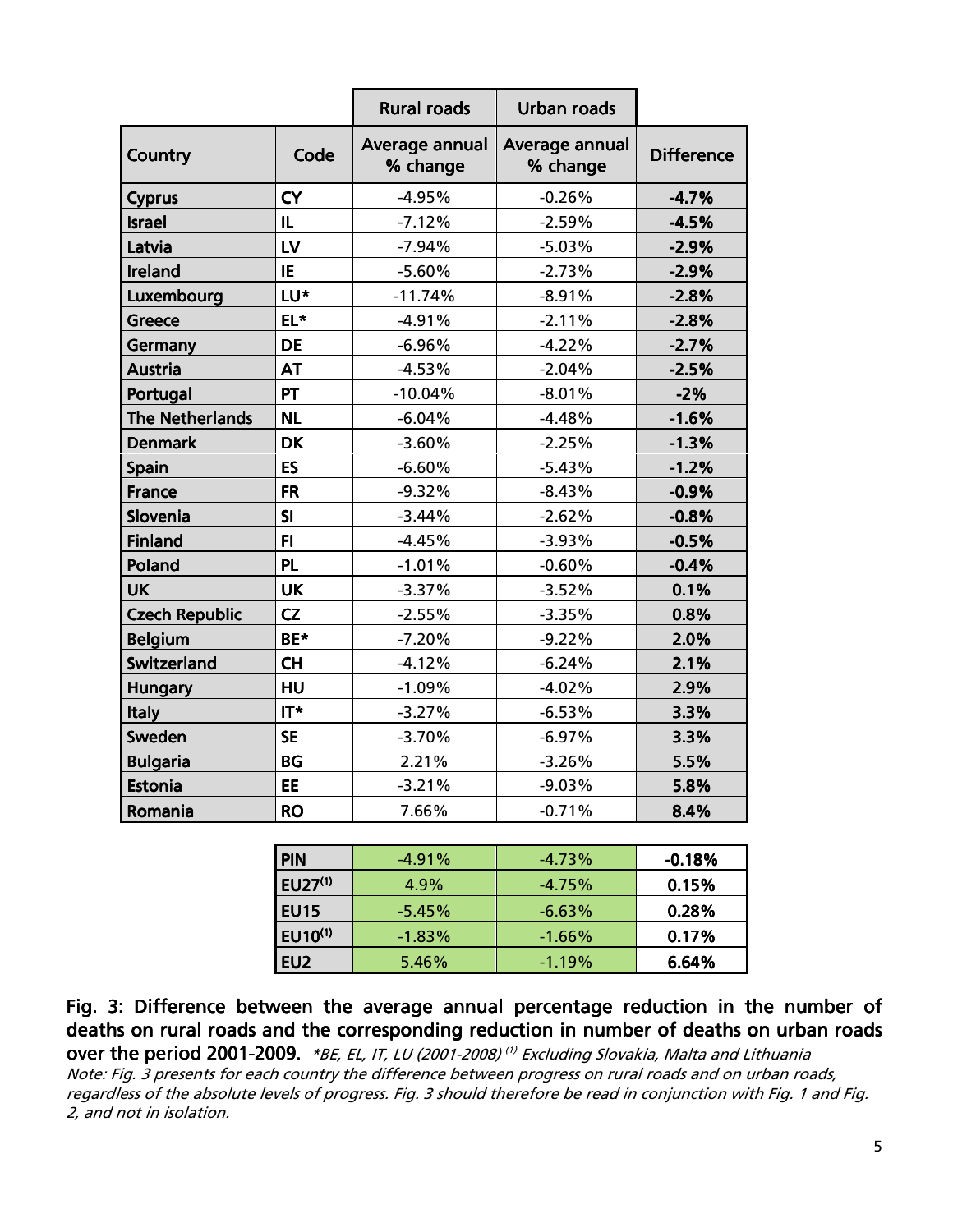| <b>Country</b>         | Code      | % share on<br>rural roads | % share on<br>motorways | % share on<br>urban roads |
|------------------------|-----------|---------------------------|-------------------------|---------------------------|
| <b>Spain</b>           | ES        | 64%                       | 16%                     | 20%                       |
| Sweden                 | <b>SE</b> | 69%                       | 5%                      | 26%                       |
| <b>Finland</b>         | FI.       | 70%                       | 3%                      | 26%                       |
| <b>Austria</b>         | <b>AT</b> | 63%                       | 10%                     | 27%                       |
| Ireland                | IE*       | 71%                       | 2%                      | 27%                       |
| Estonia                | <b>EE</b> | 73%                       | n/a                     | 27%                       |
| <b>Belgium</b>         | BE*       | 57%                       | 16%                     | 28%                       |
| Lithuania              | LT        | 66%                       | 6%                      | 28%                       |
| Germany                | <b>DE</b> | 60%                       | 12%                     | 28%                       |
| <b>France</b>          | <b>FR</b> | 65%                       | 6%                      | 29%                       |
| <b>Denmark</b>         | <b>DK</b> | 61%                       | 7%                      | 32%                       |
| Latvia                 | LV        | 67%                       | n/a                     | 33%                       |
| Slovenia               | SI        | 57%                       | 9%                      | 34%                       |
| <b>The Netherlands</b> | <b>NL</b> | 49%                       | 15%                     | 36%                       |
| <b>Czech Republic</b>  | CZ        | 59%                       | 3%                      | 38%                       |
| Switzerland            | <b>CH</b> | 52%                       | 10%                     | 38%                       |
| <b>UK</b>              | <b>UK</b> | 54%                       | 6%                      | 40%                       |
| <b>Israel</b>          | IL        | 56%                       | 3%                      | 41%                       |
| <b>Hungary</b>         | HU        | 53%                       | 5%                      | 41%                       |
| <b>Bulgaria</b>        | <b>BG</b> | 55%                       | 4%                      | 42%                       |
| Portugal               | <b>PT</b> | 44%                       | 12%                     | 44%                       |
| Slovakia               | <b>SK</b> | 52%                       | 2%                      | 45%                       |
| <b>Italy</b>           | IT*       | 47%                       | 8%                      | 45%                       |
| Poland                 | <b>PL</b> | 53%                       | $1\%$                   | 46%                       |
| Greece                 | EL*       | 45%                       | 8%                      | 46%                       |
| <b>Cyprus</b>          | <b>CY</b> | 33%                       | 11%                     | 56%                       |
| Romania                | <b>RO</b> | 36%                       | $1\%$                   | 63%                       |
| $EU27^{(1)}$           |           | 56%                       | 7%                      | 37%                       |

Fig.4: Percentage share of road deaths per road type ranked by the percentage share of road deaths on rural roads and motorways taken together. (2007-2009 average) 2009 average) average)

(1) Excluding Malta, Luxembourg and Norway.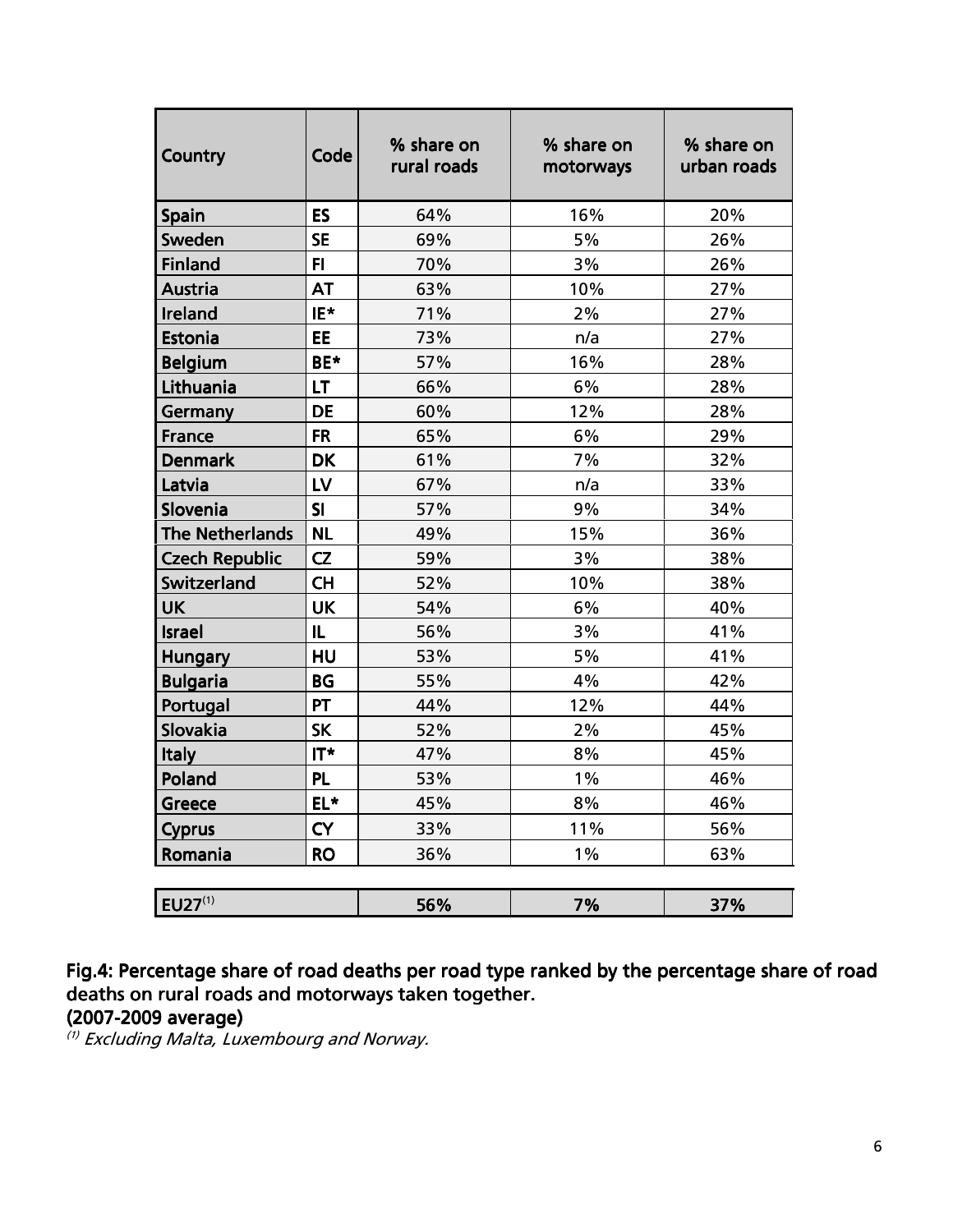|                  |               | 2009                   |                      | 2001          |                        |                      |  |
|------------------|---------------|------------------------|----------------------|---------------|------------------------|----------------------|--|
|                  | <b>Deaths</b> | Veh-km<br>(in billion) | Deaths per<br>veh-km | <b>Deaths</b> | Veh-km<br>(in billion) | Deaths per<br>veh-km |  |
| $\mathbb{L}$ *** | 169           | 24.731                 | 6.8                  | 297           | 20,447                 | 14.5                 |  |
| <b>SE</b>        | 258           | 36.5                   | 7.1                  | 362           | 34,8                   | 10.4                 |  |
| $FI*$            | 227           | 29.503                 | 7.7                  | 309           | 27,01                  | 11.4                 |  |
| <b>CH</b>        | 178           | 20.433                 | 8.7                  | 269           | 19,36                  | 13.9                 |  |
| <b>EE</b>        | 78            | 6.107                  | 12.8                 | 137           | 4,268                  | 23.1                 |  |
| AT*              | 419           | 27.539                 | 15.2                 | 586           | 24,03                  | 24.4                 |  |
| ES*              | 1,979         | 125.413                | 15.8                 | 3,395         | 126,964                | 26.7                 |  |
| $SI*$            | 132           | 7.768                  | 17.0                 | 162           | 7,363                  | 22.0                 |  |
| <b>HU</b>        | 483           | 21.44                  | 22.5                 | 663           | n/a                    | n/a                  |  |
| RO**             | 1,015         | 40.475                 | 25.1                 | 603           | 31,823                 | 22.4                 |  |
| LT               | 260           | 8.166                  | 31.8                 | n/a           | n/a                    | n/a                  |  |

Fig. 5: Road deaths outside urban areas excluding motorways per billion km driven in 2009 (and in 2001 for comparison) for countries for which data on vehicle-km is available. \*2001-2008. \*\*2005-2009. \*\*\*2002-2009

|                   | Outside urban | Inside urban |
|-------------------|---------------|--------------|
|                   | areas         | areas        |
| Car and taxi user | 61.0%         | 28.5%        |
| Other user*       | 7.3%          | 4.0%         |
| <b>PTW</b> user   | 16.7%         | 20.5%        |
| <b>Cyclist</b>    | 5.0%          | 9.7%         |
| Pedestrian        | $9.9\%$       | 37.3%        |

#### Fig. 7: Percentage share of road deaths by road user group on rural roads (with urban roads for comparison) in the EU (2007-2009 average)

\*Others include HGVs, lorries under 3.5t, agricultural tractors, bus and coaches, other vehicles and unknown.

|                     | Change on rural<br>roads (in %) | Change on urban<br>roads (in %) |
|---------------------|---------------------------------|---------------------------------|
| Car & taxi user     | 5.7%                            | 5.9%                            |
| Bus & coach user    | 13.1%                           | 6.7%                            |
| Lorry $(3.5t) user$ | 4.0%                            | 4.8%                            |
| $HGV (> 3.5t)$ user | 3.5%                            | 6.2%                            |
| Moped user          | 7.6%                            | 5.7%                            |
| Motorcyclist        | 0.4%                            | 0.2%                            |
| Cyclist             | 4.4%                            | 3.8%                            |
| Pedestrian          | 4.8%                            | 3.6%                            |

Fig. 8: Reductions in road deaths on rural roads by road user group (with urban roads for comparison) between 2001 and 2009 in the EU.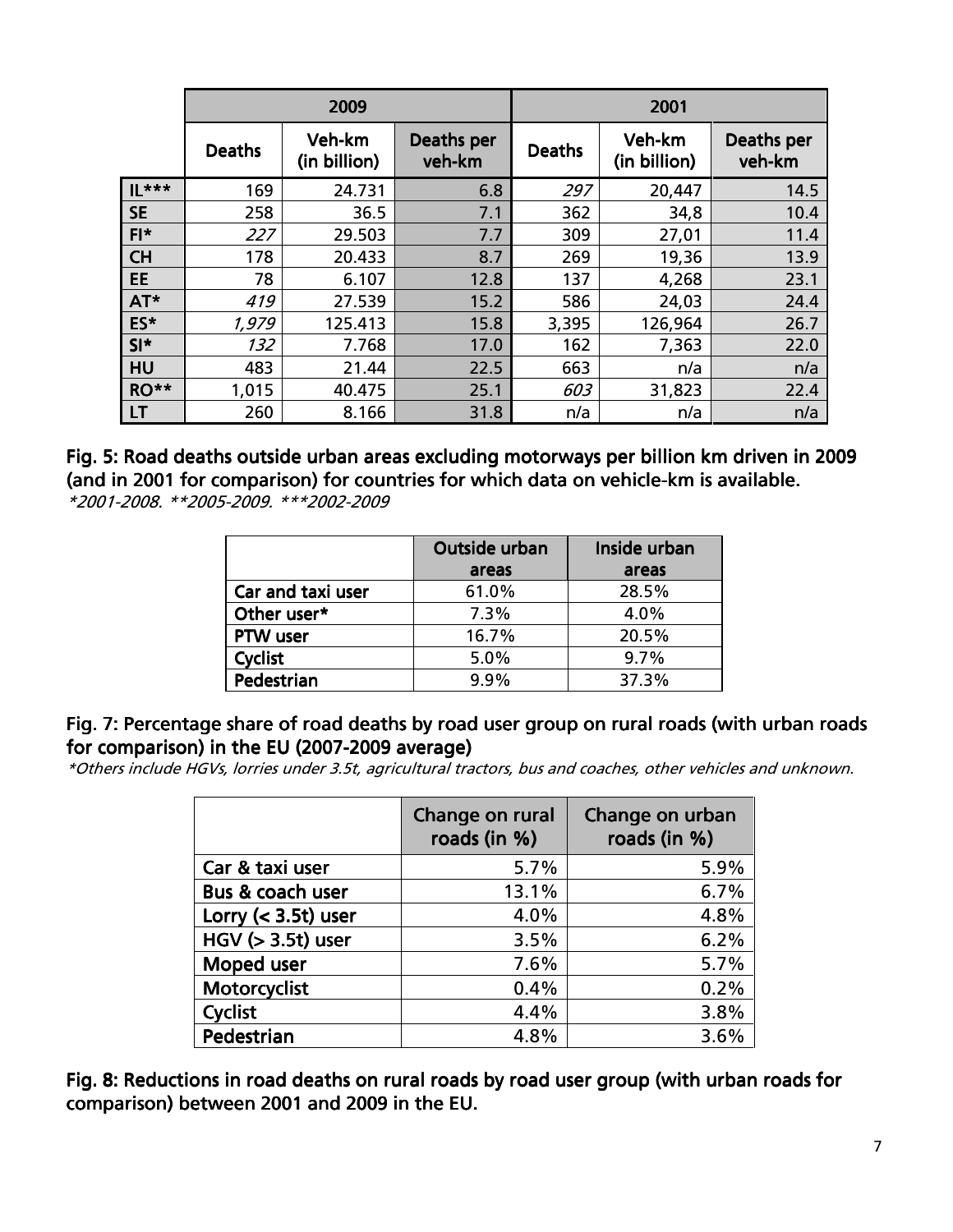|                        |            | Car&taxi | <b>Other</b> | PTW user | <b>Cyclist</b> | Pedestrian |  |
|------------------------|------------|----------|--------------|----------|----------------|------------|--|
|                        |            | user     | user*        |          |                |            |  |
| <b>Bulgaria</b>        | <b>BG</b>  | 74%      | 7%           | 5%       | 2%             | 12%        |  |
| <b>Finland</b>         | F1         | 68%      | 10%          | 12%      | 3%             | 7%         |  |
| Sweden                 | <b>SE</b>  | 70%      | 6%           | 15%      | 3%             | 6%         |  |
| Romania                | <b>RO</b>  | 63%      | 12%          | 4%       | 4%             | 16%        |  |
| <b>Greece</b>          | <b>EL</b>  | 62%      | 13%          | 18%      | $1\%$          | 6%         |  |
| Ireland                | IE         | 62%      | 12%          | 9%       | 3%             | 13%        |  |
| <b>Estonia</b>         | EE         | 66%      | 6%           | 6%       | 5%             | 17%        |  |
| <b>Czech Republic</b>  | CZ         | 66%      | 5%           | 11%      | 8%             | 10%        |  |
| Portugal               | PT         | 52%      | 18%          | 15%      | 4%             | 10%        |  |
| <b>Israel</b>          | IL         | 51%      | 20%          | 10%      | 3%             | 17%        |  |
| <b>France</b>          | <b>FR</b>  | 63%      | 7%           | 23%      | 3%             | 5%         |  |
| <b>Belgium</b>         | <b>BE</b>  | 60%      | 10%          | 17%      | 9%             | 5%         |  |
| <b>Cyprus</b>          | <b>CY</b>  | 65%      | 4%           | 24%      | 6%             | $1\%$      |  |
| Germany                | <b>DE</b>  | 63%      | 5%           | 20%      | 6%             | 6%         |  |
| <b>Spain</b>           | ES         | 55%      | 13%          | 21%      | 2%             | 8%         |  |
| <b>Austria</b>         | <b>AT</b>  | 61%      | 6%           | 20%      | 5%             | 7%         |  |
| <b>UK</b>              | <b>UK</b>  | 62%      | 4%           | 21%      | 3%             | 9%         |  |
| <b>Hungary</b>         | HU         | 58%      | 8%           | 10%      | 8%             | 15%        |  |
| <b>Denmark</b>         | <b>DK</b>  | 56%      | 10%          | 18%      | 7%             | 9%         |  |
| Poland                 | <b>PL</b>  | 60%      | 6%           | 5%       | 7%             | 23%        |  |
| Latvia                 | LV         | 57%      | 7%           | 3%       | 5%             | 28%        |  |
| <b>Italy</b>           | IT         | 57%      | 6%           | 27%      | 5%             | 5%         |  |
| <b>The Netherlands</b> | <b>NL</b>  | 55%      | 7%           | 17%      | 17%            | 4%         |  |
| Luxembourg             | LU         | 60%      | $0\%$        | 33%      | 0%             | 6%         |  |
| Slovenia               | SI         | 51%      | 5%           | 25%      | 7%             | 12%        |  |
| Switzerland            | <b>CH</b>  | 47%      | 6%           | 33%      | 7%             | 7%         |  |
|                        |            |          |              |          |                |            |  |
|                        | $EU^{(1)}$ | 60%      | 8%           | 17%      | 5%             | 10%        |  |

Fig. 6: Percentage share of road deaths by road user group on rural roads ranked by the percentage share of road deaths on rural roads and motorways taken together. (2007-2009 average).

(1) EU27 excluding LT, MT, NO, SK.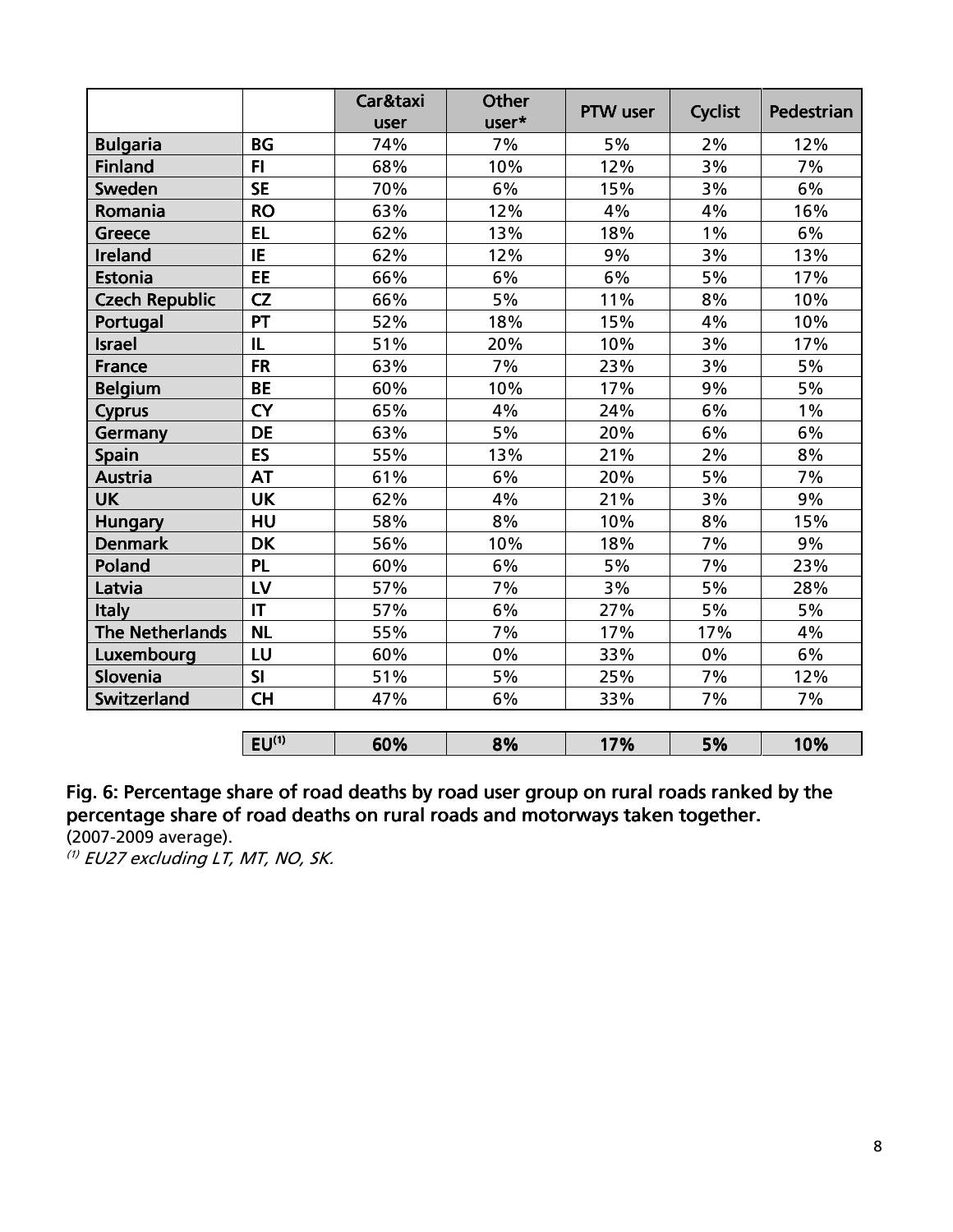|                        | Country               | 2001  | 2002  | 2003  | 2004  | 2005  | 2006  | 2007  | 2008  | 2009     |
|------------------------|-----------------------|-------|-------|-------|-------|-------|-------|-------|-------|----------|
| <b>AT</b>              | Austria               | 958   | 956   | 931   | 878   | 768   | 730   | 691   | 679   | 633      |
| <b>BE</b>              | <b>Belgium</b>        | 1,486 | 1,306 | 1,214 | 1,162 | 1,089 | 1,069 | 1,067 | 944   | $955*$   |
| <b>BG</b>              | <b>Bulgaria</b>       | 1,011 | 959   | 960   | 943   | 957   | 1,043 | 1,006 | 1,061 | 901      |
| <b>CY</b>              | Cyprus                | 98    | 94    | 97    | 117   | 102   | 86    | 89    | 82    | 71       |
| CZ                     | <b>Czech Republic</b> | 1,334 | 1,431 | 1,447 | 1,382 | 1,286 | 1,063 | 1,222 | 1,076 | 901      |
| <b>DK</b>              | <b>Denmark</b>        | 431   | 463   | 432   | 369   | 331   | 306   | 406   | 406   | 303      |
| EE                     | Estonia               | 199   | 223   | 164   | 170   | 169   | 204   | 196   | 132   | 100      |
| F1                     | <b>Finland</b>        | 433   | 415   | 379   | 375   | 379   | 336   | 380   | 344   | 279      |
| <b>FR</b>              | France                | 8,162 | 7,655 | 6,058 | 5,530 | 5,318 | 4,703 | 4,620 | 4,275 | 4,273    |
| <b>DE</b>              | Germany               | 6,977 | 6,842 | 6,613 | 5,842 | 5,361 | 5,091 | 4,949 | 4,477 | 4,152    |
| <b>EL</b>              | Greece                | 1,880 | 1,634 | 1,605 | 1,670 | 1,658 | 1,657 | 1,612 | 1,553 | 1,456    |
| HU                     | Hungary               | ,239  | 1,429 | 1,326 | 1,296 | 1,278 | 1,303 | 1,232 | 996   | 822      |
| IE                     | Ireland               | 411   | 376   | 335   | 374   | 396   | 365   | 338   | 279   | 241      |
| IL                     | <b>Israel</b>         | 542   | 525   | 445   | 467   | 437   | 405   | 382   | 412   | 314      |
| $\mathsf{I}\mathsf{T}$ | Italy                 | 7,096 | 6,980 | 6,563 | 6,122 | 5,818 | 5,669 | 5,131 | 4,739 | $4,050*$ |
| LV                     | Latvia                | 558   | 559   | 532   | 516   | 442   | 407   | 419   | 316   | 254      |
| LT                     | Lithuania             | 706   | 697   | 709   | 752   | 773   | 760   | 739   | 498   | 370      |
| LU                     | Luxembourg            | 69    | 62    | 53    | 49    | 46    | 36    | 43    | 35    | $47*$    |
| <b>MT</b>              | <b>Malta</b>          | 16    | 16    | 16    | 13    | 16    | 10    | 14    | 15    | 21       |
| <b>NL</b>              | <b>Netherlands</b>    | 1,083 | 1,069 | 1,088 | 881   | 817   | 811   | 791   | 750   | 720      |
| <b>NO</b>              | <b>Norway</b>         | 275   | 310   | 280   | 258   | 224   | 242   | 233   | 255   | 212      |
| <b>PL</b>              | Poland                | 5,534 | 5,827 | 5,640 | 5,712 | 5,444 | 5,243 | 5,583 | 5,437 | 4,572    |
| PT                     | Portugal              | 1,670 | 1,668 | 1,542 | 1,294 | 1,247 | 969   | 974   | 885   | 840      |
| <b>RO</b>              | Romania               | 2,454 | 2,414 | 2,232 | 2,446 | 2,623 | 2,573 | 2,794 | 3,063 | 2,796    |
| <b>SK</b>              | Slovakia              | 625   | 626   | 653   | 608   | 600   | 608   | 661   | 606   | 385      |
| SI                     | Slovenia              | 278   | 269   | 242   | 274   | 257   | 262   | 293   | 214   | 171      |
| ES                     | <b>Spain</b>          | 5,517 | 5,347 | 5,399 | 4,741 | 4,442 | 4,104 | 3,823 | 3,100 | 2,714    |
| <b>SE</b>              | Sweden                | 551   | 532   | 529   | 480   | 440   | 445   | 471   | 397   | 358      |
| <b>CH</b>              | Switzerland           | 544   | 513   | 546   | 510   | 409   | 370   | 384   | 357   | 349      |
| <b>UK</b>              | <b>UK</b>             | 3,598 | 3,581 | 3,658 | 3,368 | 3,337 | 3,300 | 3,056 | 2,718 | 2,337    |

#### Table 1: Total number of road deaths. \* Provisional figures or national estimates for 2009

 NL: Figures have been corrected for police underreporting. In The Netherlands, the reported number of deaths is checked by Statistics Netherlands (CBS) and compared individually to the Death certificates and Court files of unnatural death.